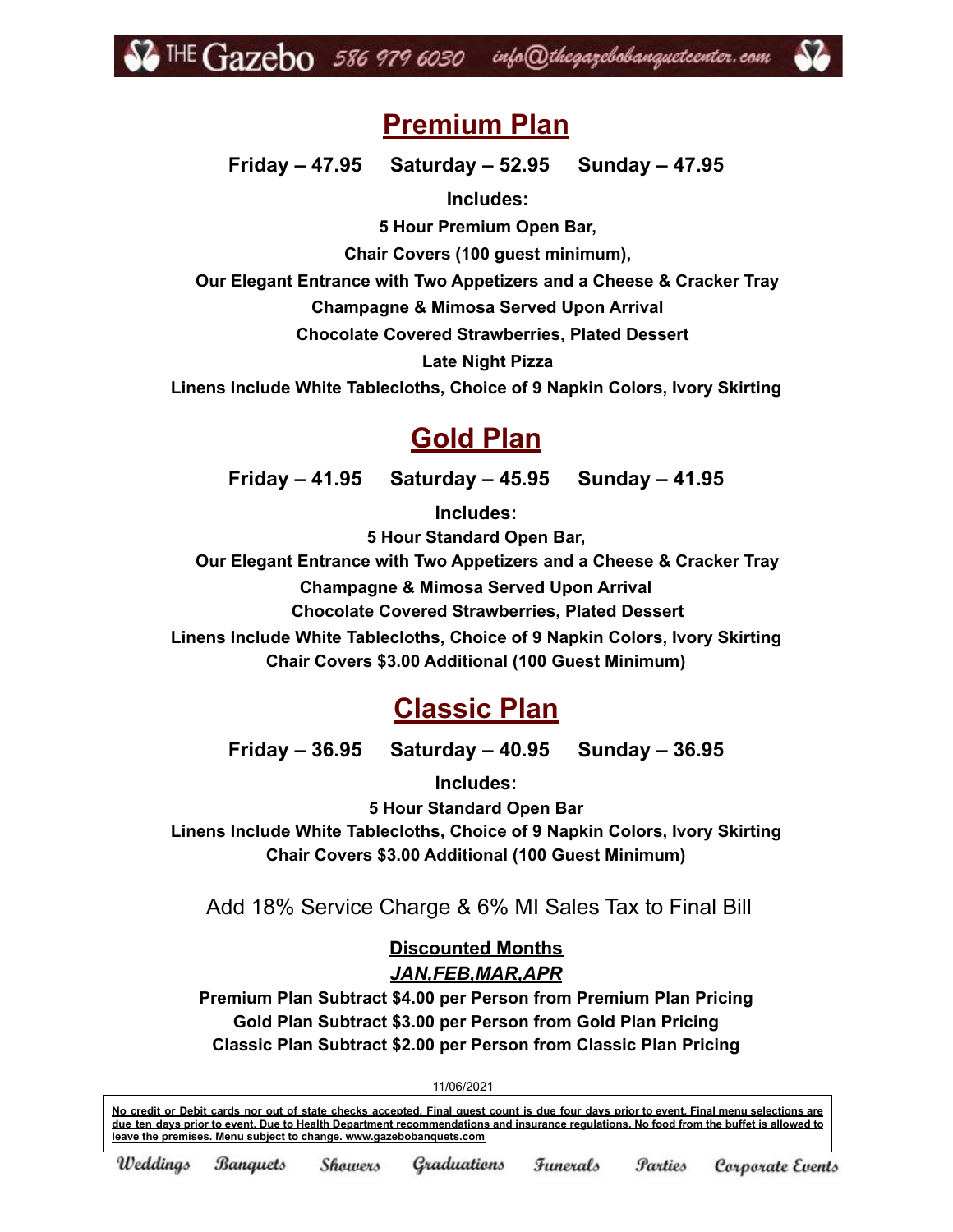

# **Elegant Entrance Package**

**(Included in the Premium Plan & the Gold Plan)**

**\$4.95 PER PERSON WHEN ADDED TO THE CLASSIC PLAN\***

**Champagne And Mimosa \***

Served As Your Guests Arrive

**Choice of Two Appetizers**

**TOMATO BRUSCHETTA MAC & CHEESE BITES MINI QUICHE BREADED COD BITES MINI CHICAGO STYLE PIZZA TEXAS BBQ MEATBALLS SWEDISH MEATBALLS MINI SPINACH PIE PASTRY BITES**

# **ASSORTED CHEESE & CRACKER TRAY**

**\*Add 18% SERVICE CHARGE + 6% SALES TAX**

**\*Champagne and Mimosa Not Included Without Open Alcohol Bar Package**

No credit or Debit cards nor out of state checks accepted. Final guest count is due four days prior to event. Final menu selections are due ten days prior to event. Due to Health Department recommendations and insurance regulations. No food from the buffet is allowed to **leave the premises. Menu subject to change. www.gazebobanquets.com**

11/06/2021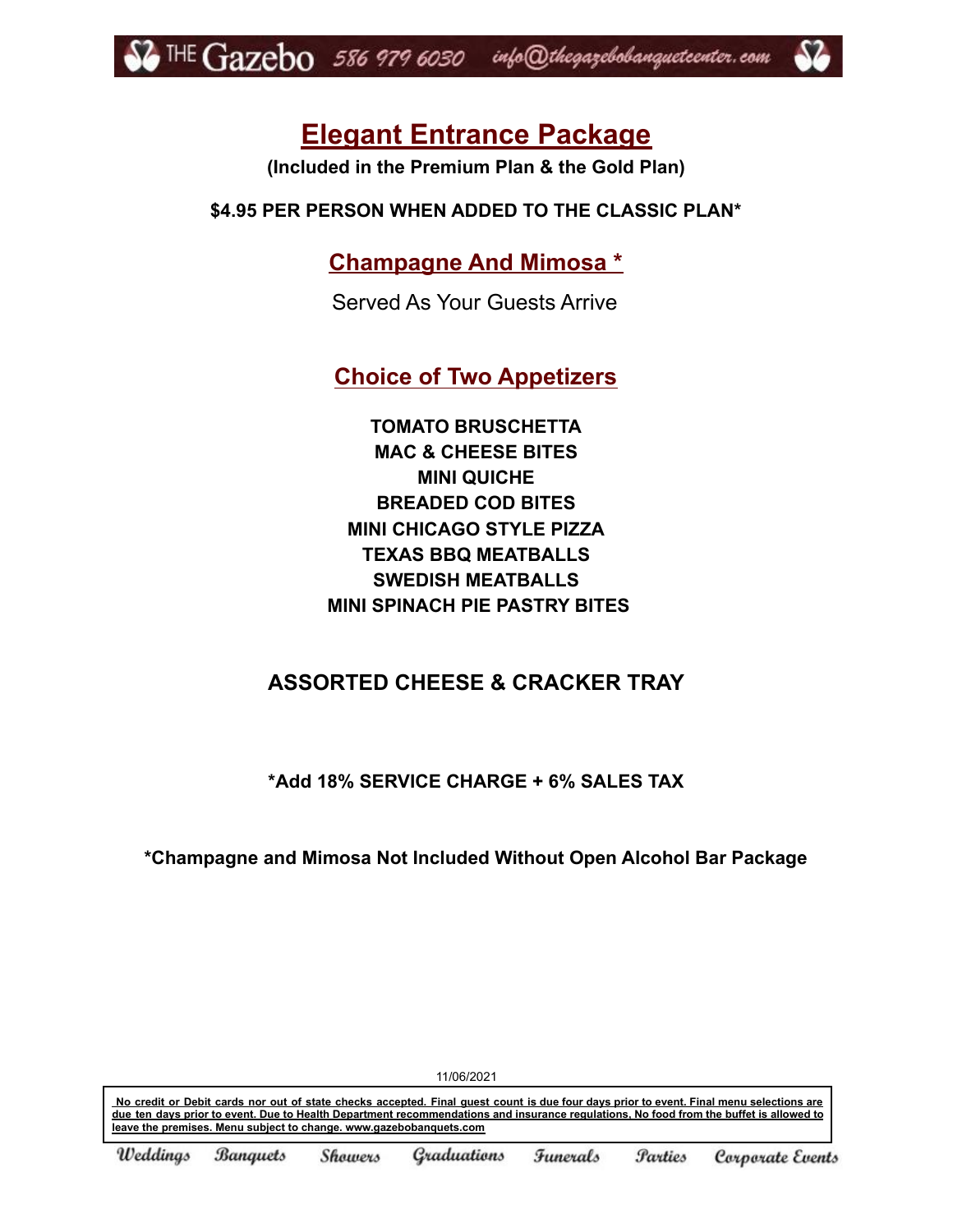# $\overline{\rm IHE}$   $\rm{Gazebo}$  586 979 6030 info@thegazebobanqueteenter.com

# **Premium Dinner Buffet**

### **Choice of 3 Entrees**

*(Additional Entrée \$3.00 Per Person*)

Tender Braised Beef Flame Roasted Baron of Beef (\$40.00 Carving Fee) Beef, Shrimp, Or Sesame Chicken Stir Fry Swedish Meatballs (Beef or Turkey) with Egg Noodles Chicken or Veal Parmesan Fried Chicken Chicken Piccata Boneless Seasoned Baked Chicken Breast Boneless Chicken Breast with Lemon Cream Sauce Chicken Supreme (Boneless Fillet with Parmesan Herbed Sauce & Sautéed Mushrooms) Coconut Crusted Chicken With Spicy Orange Or Honey Mustard Baked Tilapia with Garlic Dill Butter Deep Fried Tilapia Roasted Salmon Fillet with Sun Dried Tomato Cream Sauce (Add \$5.00 per person) Stuffed Flounder w/Crab and Red Pepper Sauce Baked Breaded Pork Chops Roasted Pork Loin With Pineapple Honey or Dijon Glaze or Gravy Smoked Pork Loin w/Apple Bourbon Sauce Smoked Baked Ham w/Pineapple Honey Topping Apple and Sage Sausage With Caramelized Onion & Sweet Corn Topping Italian Sausage with Sautéed Peppers & Onions Smoked Polish Kielbasa & Sauerkraut Eggplant Parmesan Stuffed Green Peppers Fried Shrimp ( Add \$1.00 per person)

### **Premium Parties Include**

5 Hour Premium Open Bar Elegant Entrance Chair Covers with Sash (100 Guest Minimum) Tossed Salad with Assorted Dressings Caesar Salad (Add \$ .50 Per Person) Fresh Fruit Fresh Vegetables Cold Salads Fresh Baked Rolls & Butter Your Choice of a Chocolate Fountain or Our Dessert Coffee, Hot Tea, Milk Chocolate Covered Strawberries Late Night Pizza Wedding Cake Cutting & Serving (Add \$40.00)

#### **Additional Late Night Snacks**

Hot Dogs – Add \$1.00 Per Person Nacho Bar – Add \$1.00 Per Person Nacho Grande Bar (with Beef) Add \$2.00 Per Person

### **Choice of 1 Pasta**

*(Additional Pasta \$1.00 Per Person) Note: All Pastas are Vegetarian*

Rustic Macaroni & Cheese Gnocchi with Creamy Tomato Sauce Fettuccine Alfredo Vegetable Primavera with Linguini Alfredo Cheese Ravioli with Red or White Sauce Three Cheese Lasagna Three Cheese Lasagna with Fresh Spinach Vegetable Three Cheese Lasagna Tortellini with Red or White Sauce Linguini with Fresh Basil Pesto Stuffed Cheese Shells with Red or White Sauce Mostaccioli with Fresh Basil Red Sauce Gluten Free Spaghetti with Sun Dried Tomato And Basil Cream Sauce

#### **Choice of 2 Vegetables**

*(Additional Vegetable \$ .50 Per Person)*

Green Beans Almondine Green Beans with Bacon & Roasted Garlic Green and Yellow Beans with Carrots Key Largo Mix (Yellow Carrots, Orange Carrots, Red Peppers and Green Beans) Honey Glazed Carrots Buttered Corn Roasted Brussel Sprouts Peas & Sauteed Mushrooms Buttered Acorn Squash Puree Southern California Mix (Cauliflower, Broccoli & Carrots) Steamed Broccoli (Cheddar Sauce Served on Side) Asparagus with Lemon Butter (Add \$ .25 per person)

#### **Choice of 1 Potato**

*(Additional Potato \$.50 Per Person)*

Whipped Potatoes Buttered Redskins ( Sour Cream on the Side) Oven Roasted Rosemary Potatoes Parsley Seasoned Potatoes Cheesy Cheddar Potatoes Roasted Sweet Potatoes (Cinnamon Sugar Glaze) Roasted Anna Potatoes Smashed Potatoes w Roasted Garlic Or Horseradish Potato Pancakes Southwestern Style Rice Or Wild Rice

### **Current Pricing**

**Fri. \$47.95 Sat. \$52.95**

**Sun. \$47.95**

**Add 18% Service Charge & 6% MI Sales Tax** Departure Time - ½ Hour After Bar Closes

11/06/2021

No credit or Debit cards nor out of state checks accepted. Final guest count is due four days prior to event. Final menu selections are due ten days prior to event. Due to Health Department recommendations and insurance regulations, No food from the buffet is allowed to **leave the premises. Menu subject to change. www.gazebobanquets.com**

**Banquets** Graduations Weddings Showers Funerals *<u>Parties</u>* Corporate Events

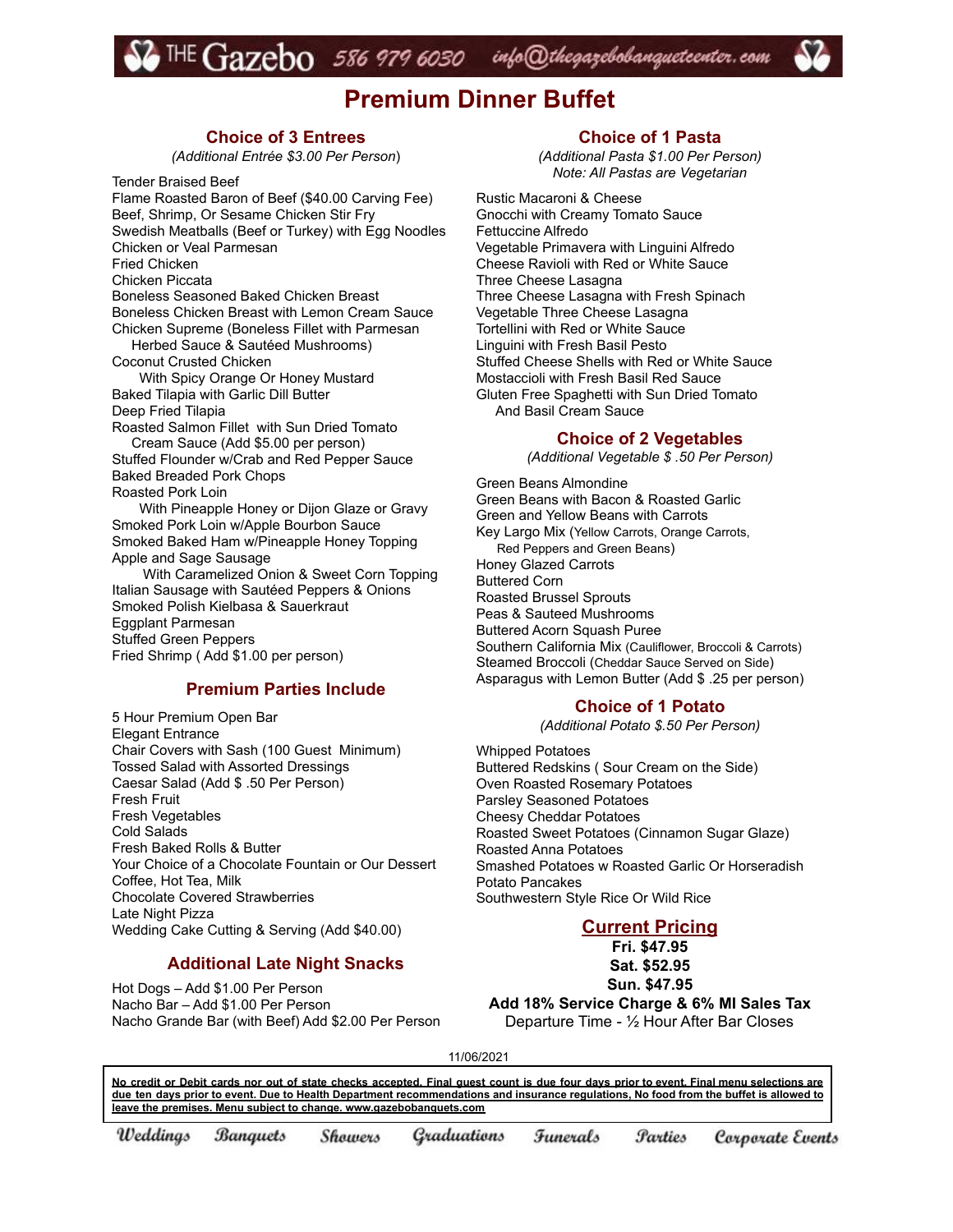

# **Premium Open Bar**

# **Open Bar Includes the Following:**

## **Beer:**

Bud & Bud Light And Non-Alcoholic Beer

# **Wine:**

Chardonnay –White Lambrusco –Red Rose' -Blush Pinot Grigio –White White Zinfandel –Blush Cabernet Sauvignon –California Red Merlot –California Red Winter White –White Moscato –White Riesling White

## **Liquors:**

Absolut and Skyy Vodka BeefEater and Tanqueray Gin V.O and Canadian Club Whiskey

J.B. and Dewar's and Cutty Scotch Jack Daniel's and Jim Beam Bourbon Bacardi and Captain Morgan's Rum Peach Schnapps

# **Open Bar Also Includes:**

Soda Pop, Juices Dry Vermouth (Martini), Sweet Vermouth (Manhattan) Ice, Fruit **Bartender** Complimentary Champagne Toast for Head Table (Weddings Only)

# **Liquor Drink Package**

Kahlua, Amaretto and Baileys Add \$1.50 Per Person to Open Bar Package

**Due to strict liquor liability laws, we are unable to serve shots or beer by the pitcher**

# **\*No Outside Alcohol or Beverages Can Be Brought On Premises**

11/06/2021

No credit or Debit cards nor out of state checks accepted. Final guest count is due four days prior to event. Final menu selections are due ten days prior to event. Due to Health Department recommendations and insurance requiations. No food from the buffet is allowed to **leave the premises. Menu subject to change. www.gazebobanquets.com**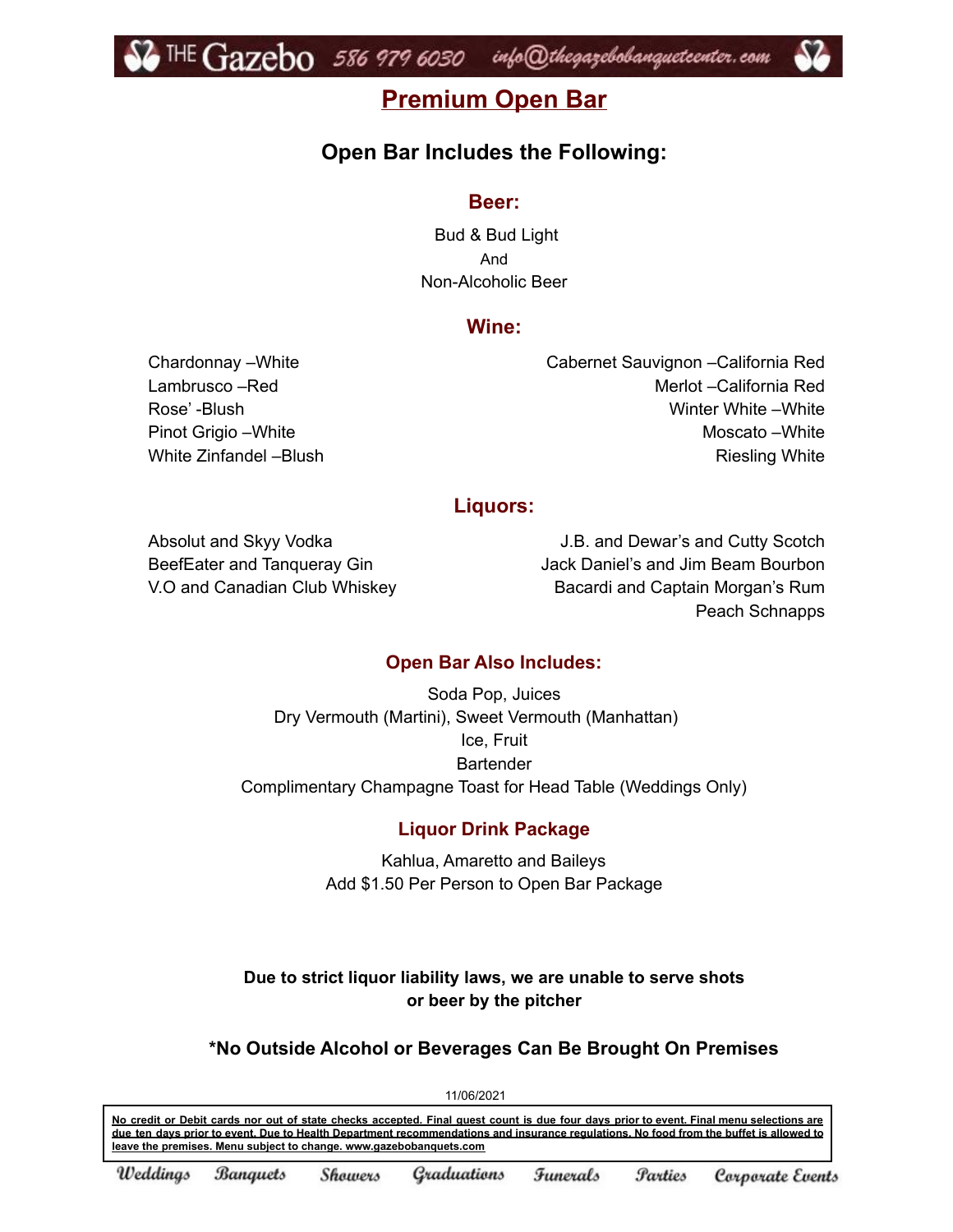THE Gazebo 586 979 6030 info@thegazebobanqueteenter.com

# **Gold Dinner Buffet**

### **Choice of 3 Entrees**

(*Additional Entrée \$3.00 per person*)

Tender Braised Beef

Flame Roasted Baron of Beef (\$40.00 Carving Fee) Beef, Shrimp, Or Sesame Chicken Stir Fry Swedish Meatballs (Beef or Turkey) with Egg Noodles Chicken or Veal Parmesan Fried Chicken Boneless Chicken Breast with Lemon Cream Sauce Chicken Supreme (Boneless Fillet with Parmesan Herbed Sauce & Sautéed Mushrooms) Chicken Piccata Boneless Seasoned Baked Chicken Breast Coconut Crusted Chicken With Spicy Orange Or Honey Mustard Sauce Baked Tilapia with Garlic Dill Butter Deep Fried Tilapia Roasted Salmon Fillet with Sun Dried Tomato Cream Sauce (Add \$5.00 per person) Stuffed Flounder with Crab and Red Pepper Sauce Baked Breaded Pork Chops Roasted Pork Loin With Pineapple Honey or Dijon Glaze or Gravy Smoked Pork Loin with Apple Bourbon Sauce Smoked Baked Ham with Pineapple Honey Topping Apple and Sage Sausage With Caramelized Onion & Sweet Corn Topping Italian Sausage with Sautéed Peppers & Onions

Smoked Polish Kielbasa & Sauerkraut Stuffed Green Peppers Eggplant Parmesan Fried Shrimp (Add \$1.00 per person)

#### **Gold Parties Include**

5 Hour Standard Open Bar Elegant Entrance Tossed Salad with Assorted Dressings Caesar Salad (Add \$ .50 Per Person) Fresh Fruit Fresh Vegetables Cold Salads Fresh Baked Rolls & Butter Dessert Served to Guests Coffee, Hot Tea, Milk Chocolate Covered Strawberries Home Baked Cookies Wedding Cake Cutting (\$40.00) Chair Covers (\$3.00 Each, 100 chairs minimum)

#### **Additional Late Night Snacks**

Hot Dogs – Add \$1.00 Per Person Nacho Bar – Add \$1.00 Per Person Nacho Grande Bar (with meat) Add \$2.00 Per Person

### **Choice of 1 Pasta**

*(Additional Pasta \$1.00 per person) Note: All Pastas are Vegetarian*

Rustic Macaroni & Cheese Gnocchi with Creamy Tomato Sauce Fettuccine Alfredo Vegetable Primavera with Linguini Alfredo Cheese Ravioli with Red or White Sauce Three Cheese Lasagna Three Cheese Lasagna with Fresh Spinach Vegetable Three Cheese Lasagna Tortellini with Red or White Sauce Linguini with Fresh Basil Pesto Stuffed Cheese Shells with Red or White Sauce Wild Portabella Ravioli with Creamy Tomato Sauce Mostaccioli with Fresh Basil Red Sauce Gluten Free Spaghetti with Sun Dried Tomato And Basil Cream Sauce

#### **Choice of 2 Vegetables**

*(Additional Vegetable \$ .50 per person)*

Green Beans Almondine Green and Yellow Beans with Carrots Green Beans w/Bacon & Roasted Garlic Key Largo Mix (Yellow Carrots, Orange Carrots, Red Peppers and Green Beans) Honey Glazed Carrots Buttered Corn Roasted Brussel Sprouts Peas & Sauteed Mushrooms Southern California Mix (Cauliflower, Broccoli & Carrots) Buttered Acorn Squash Puree Broccoli (Cheddar Sauce Served on the Side) Asparagus w/Lemon Butter (Add \$ .25 per person)

#### **Choice of 1 Potato**

*(Additional Potato \$.50 per person)*

Whipped Potatoes Buttered Redskins ( Sour Cream on the Side) Oven Roasted Rosemary Potatoes Parsley Seasoned Potatoes Cheesy Cheddar Potatoes Roasted Sweet Potatoes (Cinnamon Sugar Glaze) Roasted Anna Potatoes Smashed Potatoes with Roasted Garlic Smashed Potatoes with Horseradish Butter Potato Pancakes Southwestern Style Rice Or Wild Rice

### **Current Pricing**

**Fri. \$41.95 Sat. \$45.95 Sun. \$41.95**

**Add 18% Service Charge & 6% Sales Tax** Departure Time - ½ Hour After Bar Closes

11/06/2021

No credit or Debit cards nor out of state checks accepted. Final guest count is due four days prior to event. Final menu selections are due ten days prior to event. Due to Health Department recommendations and insurance regulations. No food from the buffet is allowed to **leave the premises. Menu subject to change. www.gazebobanquets.com**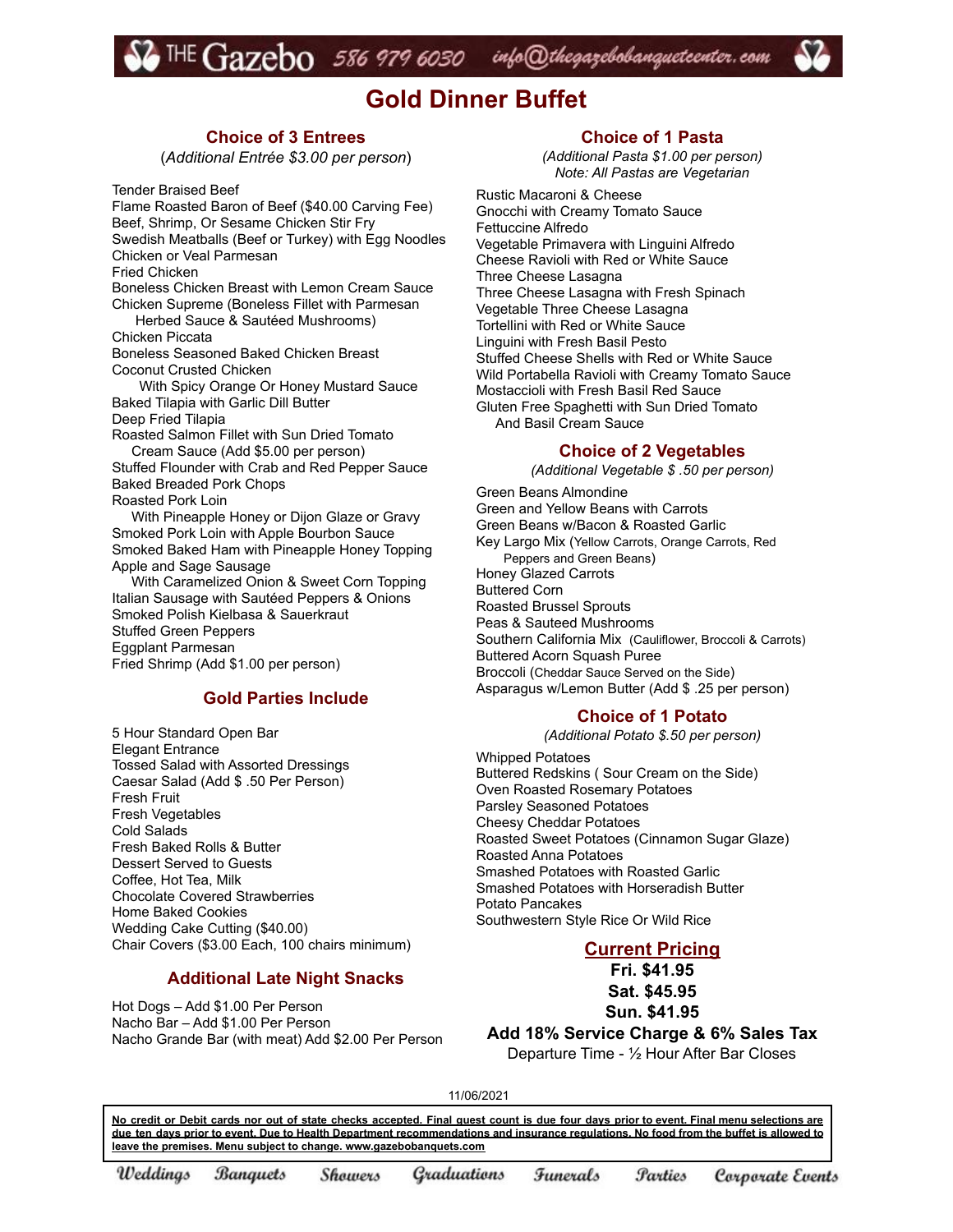

# **Standard Open Bar Information**

# **Open Bar Includes the Following:**

### **Beer:**

Bud & Bud Light And Non-Alcoholic Beer

## **Wine:**

Chardonnay – White Lambrusco – Red Rose' – Blush Pinot Grigio – White White Zinfandel – Blush Cabernet Sauvignon - Red Merlot - Red Winter White - White Moscato - White Riesling - White

## **Liquors:**

Dry Vermouth (Martini) Sweet Vermouth (Manhattan) Vodka Gin **Whiskey** 

**Scotch Bourbon** Rum Peach Schnapps

## **Open Bar Also Includes:**

Pop Juice Ice Fruit **Bartender** Complimentary Champagne Toast for Head Table (Weddings Only)

## **Liquor Drink Package**

Kahlua, Amaretto, and Baileys Add \$1.50 Per Person to Open Bar Package

## **Due to strict liquor liability laws, we are unable to serve shots or beer by the pitcher**

## **\*No Outside Alcohol or Beverages Can Be Brought On Premises**

11/06/2021

No credit or Debit cards nor out of state checks accepted. Final guest count is due four days prior to event. Final menu selections are due ten days prior to event. Due to Health Department recommendations and insurance requiations. No food from the buffet is allowed to **leave the premises. Menu subject to change. www.gazebobanquets.com**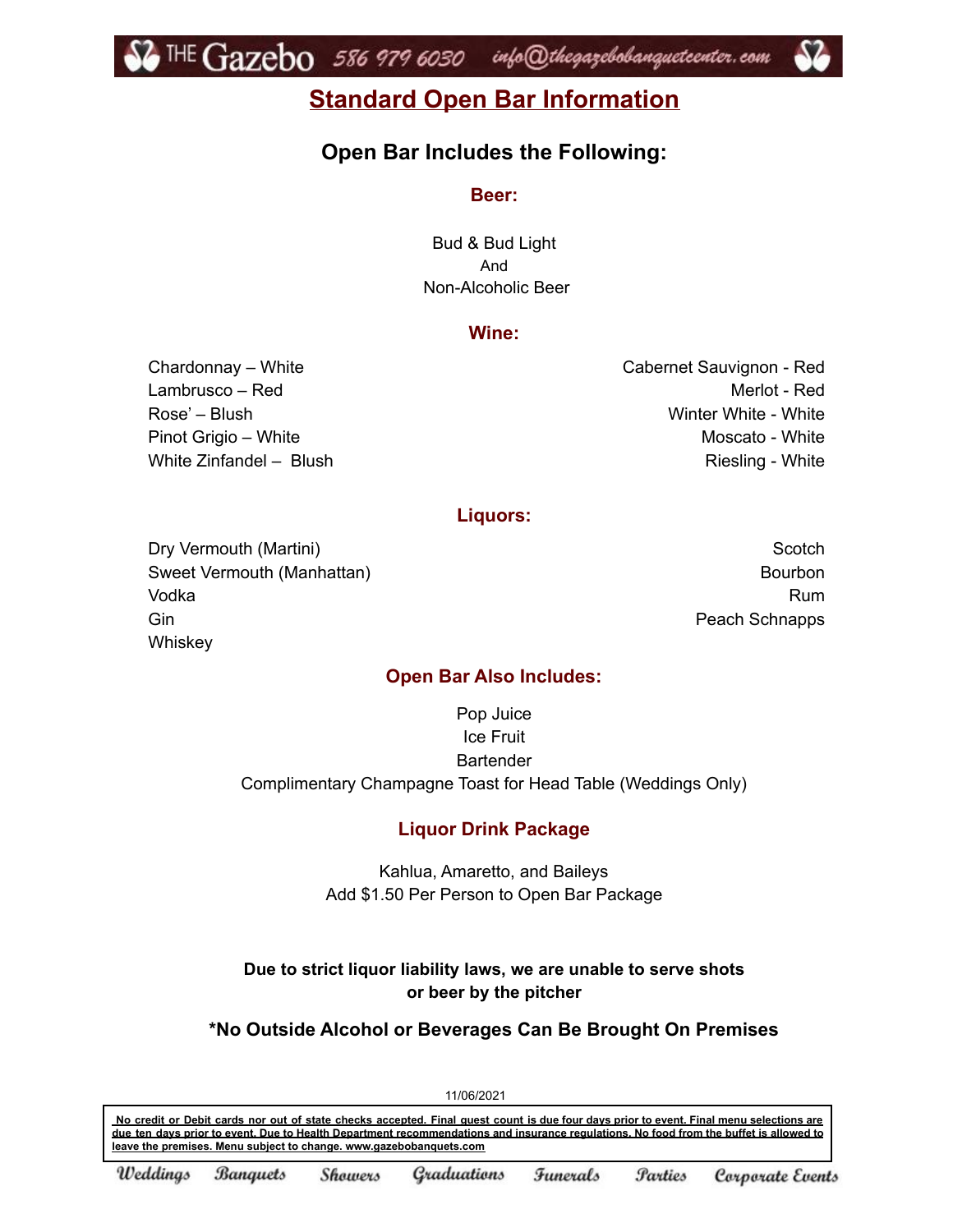# $\bullet$  THE  $Gazebo$  586 979 6030 info@thegazebobanqueteenter.com

# **Classic Dinner Buffet**

#### **Choice of 2 Entrees**

*(Additional Entrée \$3.00 per person)*

Tender Braised Beef

Flame Roasted Baron of Beef (\$40.00 Carving Fee) Beef, Shrimp, or Sesame Chicken Stir Fry Swedish Meatballs (Beef or Turkey) w/Egg Noodles Chicken or Veal Parmesan

Fried Chicken

Chicken Piccata

Boneless Seasoned Baked Chicken Breast Boneless Chicken Breast w/Lemon Cream Sauce Chicken Supreme (Boneless Fillet with Parmesan Herbed Sauce & Sautéed Mushrooms) Coconut Crusted Chicken

With Spicy Orange Or Honey Mustard Sauce Baked Tilapia with Garlic Dill Butter Deep Fried Tilapia

Roasted Salmon Fillet with Sun Dried Tomato

Cream Sauce (Add \$5.00 per person) Stuffed Flounder w/Crab and Red Pepper Sauce Baked Breaded Pork Chops

Roasted Pork Loin

With Pineapple Honey or Dijon Glaze or Gravy Smoked Pork Loin w/Apple Bourbon Sauce Smoked Baked Ham with Pineapple Honey Topping Apple and Sage Sausage

With Caramelized Onion & Sweet Corn Topping Italian Sausage With Sautéed Peppers & Onions Smoked Polish Kielbasa & Sauerkraut Fried Shrimp (Add \$1.00 per person) Eggplant Parmesan

### **Classic Parties Include**

5 Hour Standard Open Bar Tossed Salad with Assorted Dressings Caesar Salad (Add \$ .50 Per Person) Fresh Fruit Fresh Vegetables Cold Salads Fresh Baked Rolls & Butter Coffee, Hot Tea, Milk Wedding Cake Cutting & Serving (Add \$40.00) Cheese & Cracker Tray-Serves 75p.(Add \$75.00) Chair Covers (\$3.00 Each with 100 Chair Minimum)

#### **Late Night Snacks**

Pizza – Add \$1.00 Per Person Hot Dogs – Add \$1.00 Per Person Nacho Bar – Add \$1.00 Per Person Nacho Grande Bar (with meat) Add \$2.00 Per Person

#### **Choice of 1 Pasta**

*(Additional Pasta \$1.00 per person) Note: All Pastas are Vegetarian*

Rustic Macaroni & Cheese Gnocchi with Creamy Tomato Sauce Fettuccine Alfredo Linguini with Fresh Basil Pesto Fresh Vegetable Primavera with Linguini Alfredo Cheese Ravioli with Red or White Sauce Three Cheese Lasagna Three Cheese Lasagna with Fresh Spinach Vegetable Three Cheese Lasagna Tortellini with Red or White Sauce Mostaccioli with Fresh Basil Red Sauce Stuffed Cheese Shells with Red or White Sauce Wild Portobello Ravioli with Creamy Tomato Sauce Gluten Free Spaghetti with Sun dried Tomato And Basil Cream Sauce

#### **Choice of 2 Vegetables**

*(Additional Vegetable \$ .50 per person)*

Green Beans Almondine Green and Yellow Beans w/ih Carrots Green Beans with Bacon & Roasted Garlic Key Largo Mix (Yellow Carrots, Orange Carrots, Red Peppers and Green Beans) Honey Glazed Carrots Buttered Corn Roasted Brussel Sprouts Peas & Sauteed Mushrooms Southern California Mix (Cauliflower, Broccoli & Carrots) Buttered Acorn Squash Puree Broccoli (Cheddar Sauce Served on Side) Asparagus w/Lemon Butter (Add \$ .25 per person)

#### **Choice of 1 Potato**

*(Additional Potato \$.50 per person)*

Whipped Potatoes Buttered Redskins ( Sour Cream on the Side) Oven Roasted Rosemary Potatoes Parsley Seasoned Potatoes Cheesy Cheddar Potatoes Roasted Anna Potatoes Roasted Sweet Potatoes (Cinnamon Sugar Glaze) Smashed Potatoes With Roasted Garlic Smashed Potatoes With Horseradish Butter Potato Pancakes Southwestern Style Or Wild Rice

### **Current Pricing**

**Fri. \$36.95 Sat. \$40.95**

**Sun. \$36.95**

**Add 18% Service Charge & 6% Sales Tax**

Departure Time - ½ Hour After Bar Closes

11/06/2021

No credit or Debit cards nor out of state checks accepted. Final quest count is due four days prior to event. Final menu selections are due ten days prior to event. Due to Health Department recommendations and insurance regulations. No food from the buffet is allowed to **leave the premises. Menu subject to change. www.gazebobanquets.com**